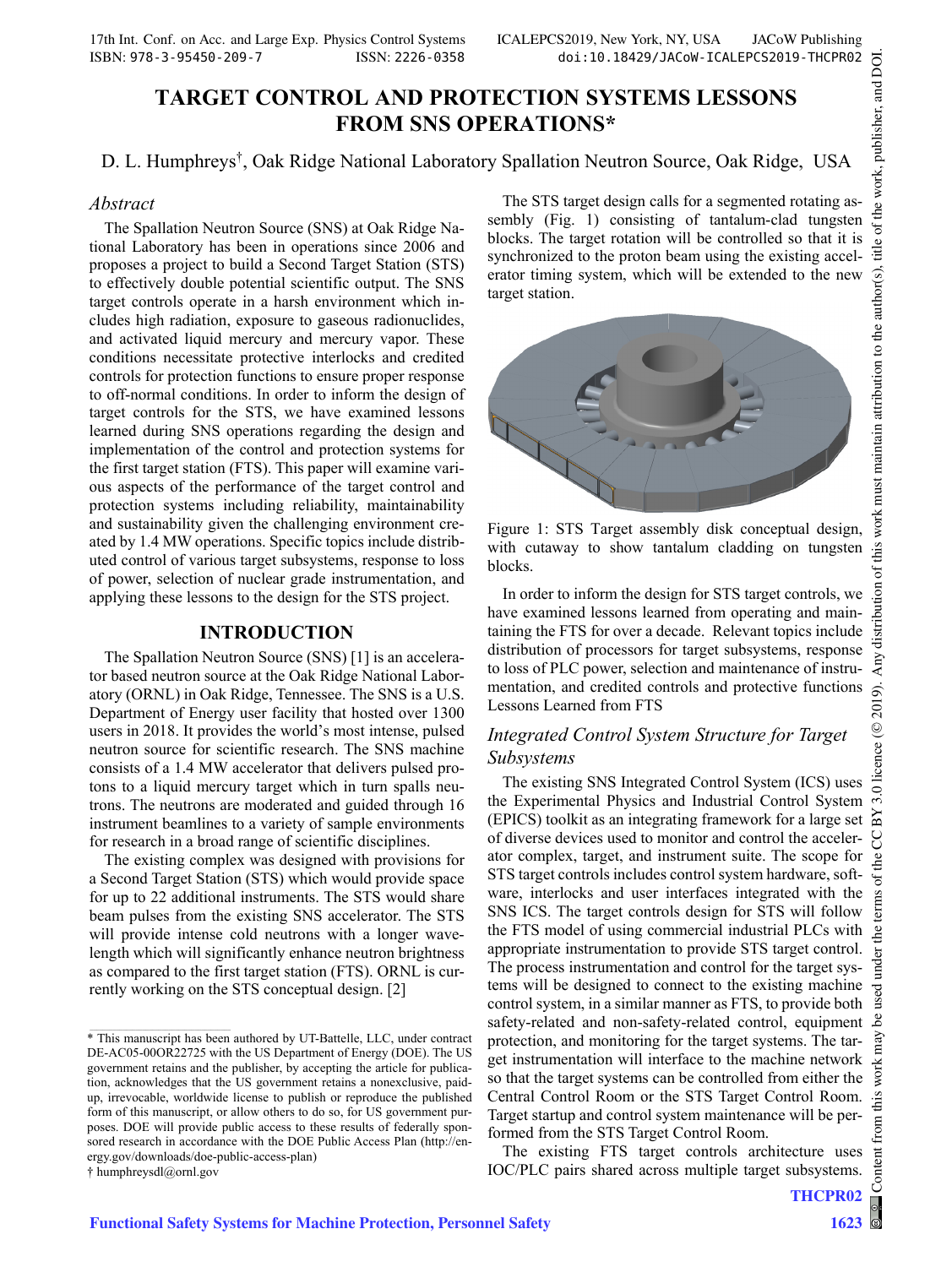17th Int. Conf. on Acc. and Large Exp. Physics Control Systems ICALEPCS2019, New York, NY, USA JACoW Publishing DOI.

# $\circ$  2019). Any distribution of this work must maintain attribution to the author(s), title of the work, publisher, and DOI. and This has proven problematic in terms of broadening the impublisher. pact of a failure or even maintenance work. Target controls for the STS will incorporate a more distributive control architecture for various STS subsystems as compared to the FTS. This will be accomplished by implementing dediwork, cated Input Output Controller (IOC) and Programmable Logic Control (PLC) pairs using an ethernet network for of the each target subsystem (Fig. 2). Providing dedicated procestitle o sor pairs will minimize the impact of taking a given subsystem offline for maintenance and therefore reduce the time necessary to restore the machine for operations following such work. This arrangement will increase reliability by mitigating the impact of a single processor failure to  $\frac{3}{2}$  only the related subsystem instead of affecting multiple subsystems thereby reducing the time necessary to recover ibution from a failure. It also ensures faster controller processing times since it the processor is local to the field, decreasing attri network processing delays.

Various STS subsystems will provide interlocks to the maintain existing Machine Protection System (MPS), similar to the FTS arrangement. The STS control system PLCs will include MPS set points on multiple process parameters that must output parallel trips to the two existing MPS paths: the fast work trip system that uses Field Programmable Gate Arrays (FPGAs) and the PLC based system. The MPS parameters  $\ddot{\ddot{\Xi}}$  in the target controls will include redundant and diverse parameters to trip the proton beam when necessary to prevent damage to the target due to predefined off-normal conditions.

**THCPR02**

**1624**

#### *Response to Loss of PLC Power*

The existing FTS PLC cabinets were not originally designed to include an Automatic Transfer Switch (ATS), but there is currently a campaign to retrofit the cabinets to include them. An ATS will be installed in each PLC cabinet in the STS to provide reliable, redundant 120VAC power. This will mitigate the vulnerability of power loss and further ensure the reliability of the target subsystems. The PLC cabinets will be normally supplied by UPS power but under a power failure or when power is out of the selected range, the ATS will supply a secondary line power to the cabinet. The transfer will be seamless without interrupting critical loads.

Another issue with power reliability at the FTS is failure of 24V power supplies. A preventative maintenance (PM) schedule will be implemented for the STS to replace the power supplies at a scheduled interval to prevent failure during service.

#### *Selection and Maintenance of Instrumentation*

The instrumentation used to support target processes are often located in a harsh environment containing high radiation, exposure to gaseous radionuclides, activated liquid mercury, and mercury vapor. Although the specification and design of the instrumentation for STS will be equivalent to the FTS equipment, there are some cases where improvements will be made.



Figure 2: Distributed Control of Target Subsystem for STS.